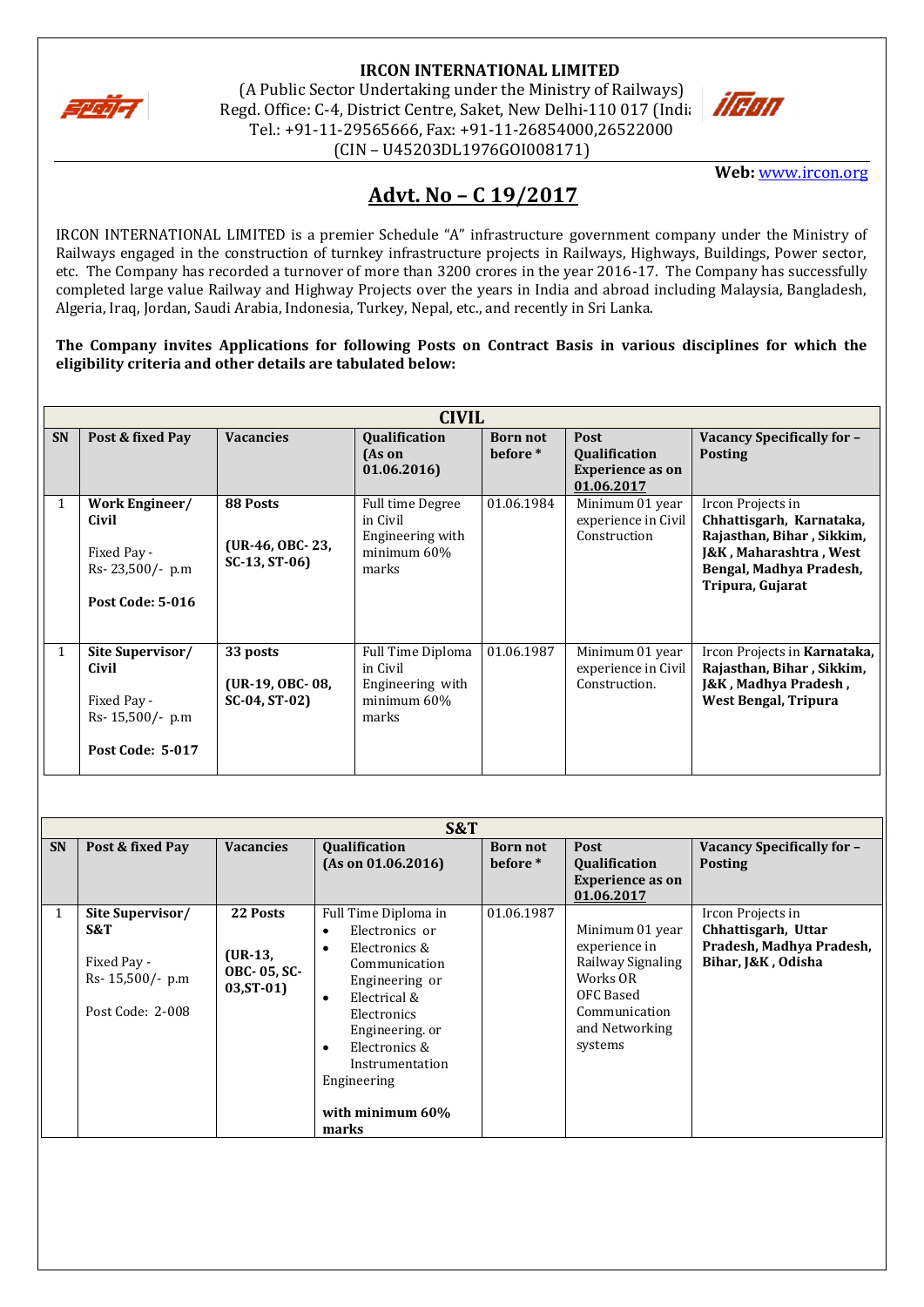|           | <b>Mechanical</b>                                                                   |                       |                                                                            |                             |                                                                         |                                                                |  |
|-----------|-------------------------------------------------------------------------------------|-----------------------|----------------------------------------------------------------------------|-----------------------------|-------------------------------------------------------------------------|----------------------------------------------------------------|--|
| <b>SN</b> | Post & fixed Pay                                                                    | <b>Vacancies</b>      | <b>Qualification</b><br>(As on 01.06.2016)                                 | <b>Born not</b><br>before * | Post<br>Qualification<br><b>Experience as on</b><br>01.06.2017          | Vacancy Specifically for -<br><b>Posting</b>                   |  |
|           | Works Engineer/<br>Mechanical<br>Fixed Pay -<br>Rs-23,500/- p.m<br>Post Code: 6-002 | 03 Posts<br>$(UR-03)$ | Full Time Degree in<br>Mechanical Engineering<br>with minimum 60%<br>marks | 01.06.1984                  | Minimum 01 year<br>experience in<br>project<br>execution/<br>production | Ircon Projects in Delhi,<br>Andhra Pradesh and<br>Chhattisgarh |  |

## *\*Age relaxations as per Govt. of India guidelines subject to fulfillment of the requisite qualification, pay & experience criteria etc.*

**Medical Standards:** Candidates should be in sound health and free from color blindness. No relaxation in health standards will be allowed.

#### **Selection Process: For the Post of Work Engineers** - Written Exam and/or Interview. **For the Post of Site Supervisors**- Written Test

**A** The above posts are specifically for Specific Ircon's Projects and not for the regular establishment of Ircon. The appointment will be initially for one year, extendable further as per requirement of the Company if the services of the candidates are found to be satisfactory. However, the appointment is co-terminus with the project and will not confer any right to claim absorption in regular establishment of the company or for appointment in other projects of the company.

**B-1** Reimbursement for indoor treatment for self at the place of posting only would be permissible.

**B-2** Minimum PF as prescribed under the EPF & MP Act 1952 will be deducted from the salary and a matching contribution will be made by Ircon. The accumulations will be paid at the time of cessation of contract.

**B-3** One leave for each calendar month of service can be availed during the contract period. Leave can be carried forward and accumulated but no leave encashment for un-availed leave is allowed during the contract or on resignation or termination of contract. No other type of leave would be admissible.

**B-4** One weekly off and other public holiday when the project office remains closed would be available.

**B-5** TA/DA would also be admissible if deputed on outstation duty.

**B-6** Working hours will be the same as for the project.

**B-7** No other perks or benefits would be admissible except the above.

**B-8** The ex-employees of Ircon, whose services were terminated due to closure of projects, can also apply for these posts if they fulfil the required qualifications and experience. A copy of the termination letter should be sent along with the application. This appointment will be subject to their satisfactory performance and shall be co-terminus with the project. The persons so appointed for this project will have no claim for their absorption in regular establishment of the Company or for appointment in other projects of the company.

## **C** -:**GENERAL INSTRUCTIONS**:-

- 1. The number of posts indicated above may vary based on further assessment of requirement. The Preference of projects selected by the candidates will be considered as per the vacancies and merit list. The Preferences of the candidates may change accordingly. The final posting will be as per the organization requirement that is Ircon and no change in posting at any stage of recruitment will be entertained. The Decision of Ircon may be treated as final.
- 2. All information submitted in the application will be verified with original documents at the time of interview/ Written Test . If any information provided by the candidate is found to be false or incorrect or not in conformity with the eligibility criteria, then his/her candidature is liable to be rejected/cancelled at any stage of the recruitment process
- 3. **Suitability**: If selection panel finds any candidate suitable/fit for a lower post which is advertised in this advertisement, then he/she shall be selected on the lower post (irrespective of the actual post/vacancy to which candidate has applied) subject to the willingness of the candidate.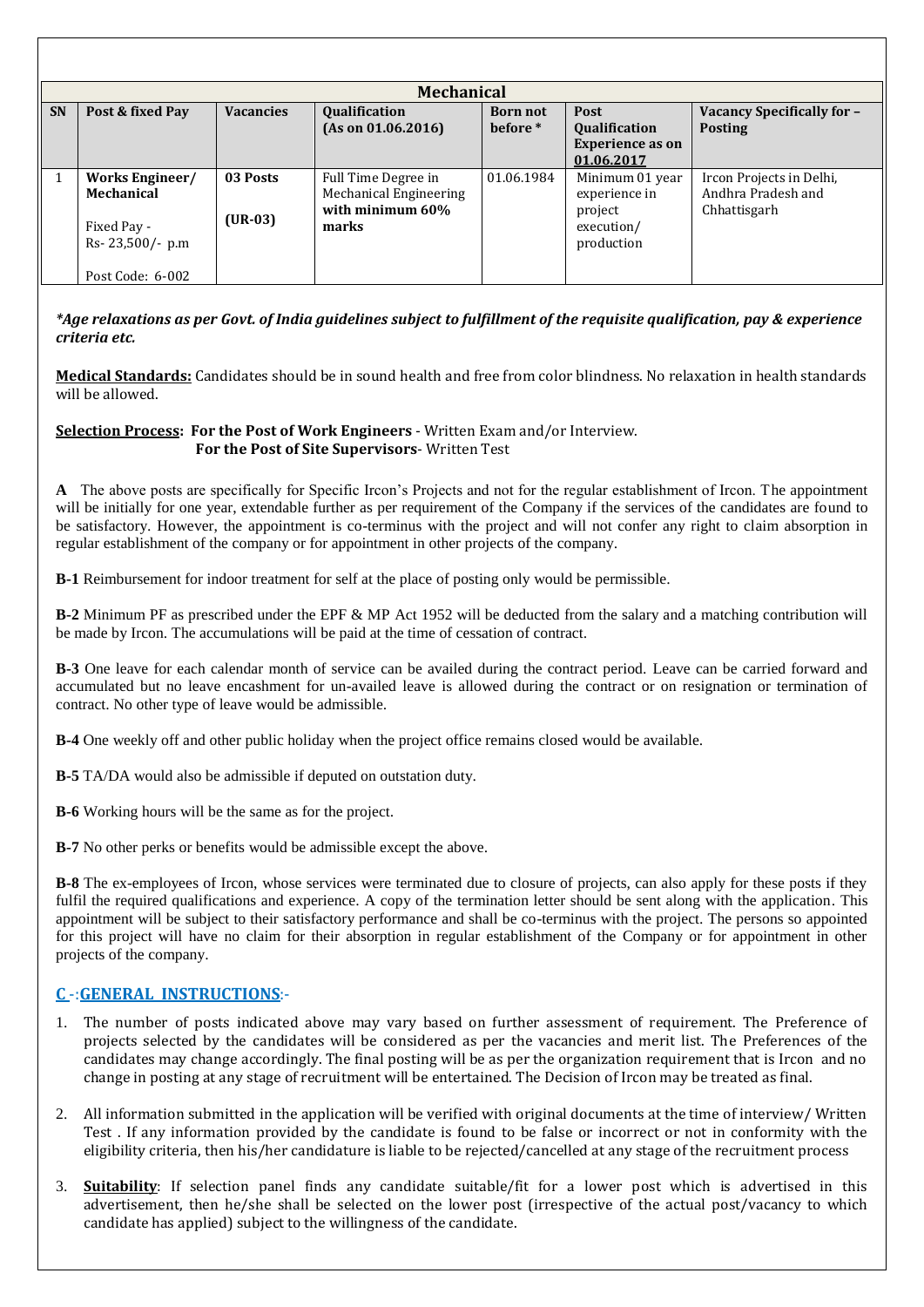- 4. Candidates applying for more than one post should apply separately for each post.
- 5. Fee, once paid will not be refunded under any circumstances. Candidates are therefore requested to verify their eligibility before paying the application fee.
- 6. Incomplete application will be summarily rejected. Any request to add additional information in application form after the application has been submitted shall not be entertained in any condition.
- 7. Candidates are required to retain a copy of the online submitted application form for future reference.
- 8. Ircon reserves the right to cancel this advertisement and / or selection process for any of the above posts without assigning any reason.
- 9. Number of vacancy mentioned above may increase or decrease depending upon the requirement of the company.
- 10. Any corrigendum/addendum/errata in respect of the above advertisement shall be made available only on our official website, No further press advertisement will be given. Hence prospective applicants are advised to visit Ircon website regularly for latest updates
- 11. Candidates for the above specified posts are required to make **'Online Application Payment' as per the table below: Detailed Process is given at the end of the Advertisement**

| S. No. | Recruitments      | For Gen/OBC | For SC/ST/<br>Ex-serviceman | <b>PWD</b> |
|--------|-------------------|-------------|-----------------------------|------------|
|        | On contract basis | Rs. 750/-   | $Rs.250/-$                  | <b>Nil</b> |

## **D -: INSTRUCTIONS FOR APPLYING:-**

- 1. Before applying, candidates should ensure that they fulfill all the eligibility criteria mentioned in the advertisement. **The application will be submitted once and hence candidates should keep their documents ready before filling the online application form.**
- 2. Eligible candidates **have to apply through online mode only**. Candidates may visit the **'HR & Career@Ircon Section (& further 'Contract Employment' section)** of Ircon's corporate website [www.ircon.org.](http://www.ircon.org/) It is advisable that the candidates have a valid e-mail id while applying for the job through online mode in order to facilitate faster communication.
- 3. **After the payment is completed, candidates may take a printout of the submitted application and it is advised to keep it with them for future reference. There is no need to send the print out to Ircon's Office.**
- 4. Candidates should mention percentage in the fields where percentage is required. In case CGPA/OGPA/DGPA is mentioned in mark sheets, following criteria may be applied:
	- **In case where conversion into percentage is not provided by university/institutes**: "if university/institute do not have the provision for conversion of CGPA/OGPA/CPI/DGPA or letter grade into percentage than minimum 6 on 10 point scale will be considered as 60%. On any scale different from 10 point scale the score will be prorated accordingly.
	- **In case where conversion into percentage is provided by university/institutes**: Wherever CGPA/OGPA/CPI/DGPA or letter grade in degree is awarded; equivalent % of marks should be indicated in the online application as per norms adopted by concerned university/institute. A certificate to this effect may be obtained by the candidate from the university/institute, which shall be required to be submitted along with application.
- 5. **If the candidate belongs to OBC**, a caste certificate issued in the current financial year only by a competent authority as applicable for appointment to the services in Govt.of India. Please note that an OBC certificate issued in the current financial year only can be accepted as a current proof of your not belonging to "creamy layer" in the OBC.
- 6. In the online application format, there is a column for **"Details of ERP/Computer Proficiency"**. In this particular column, candidates have to provide the details regarding their knowledge/proficiency in Computers or in ERP with details of any diploma/certifications in the same. Necessary documents regarding the same, if any, have to be uploaded while submitting the online application.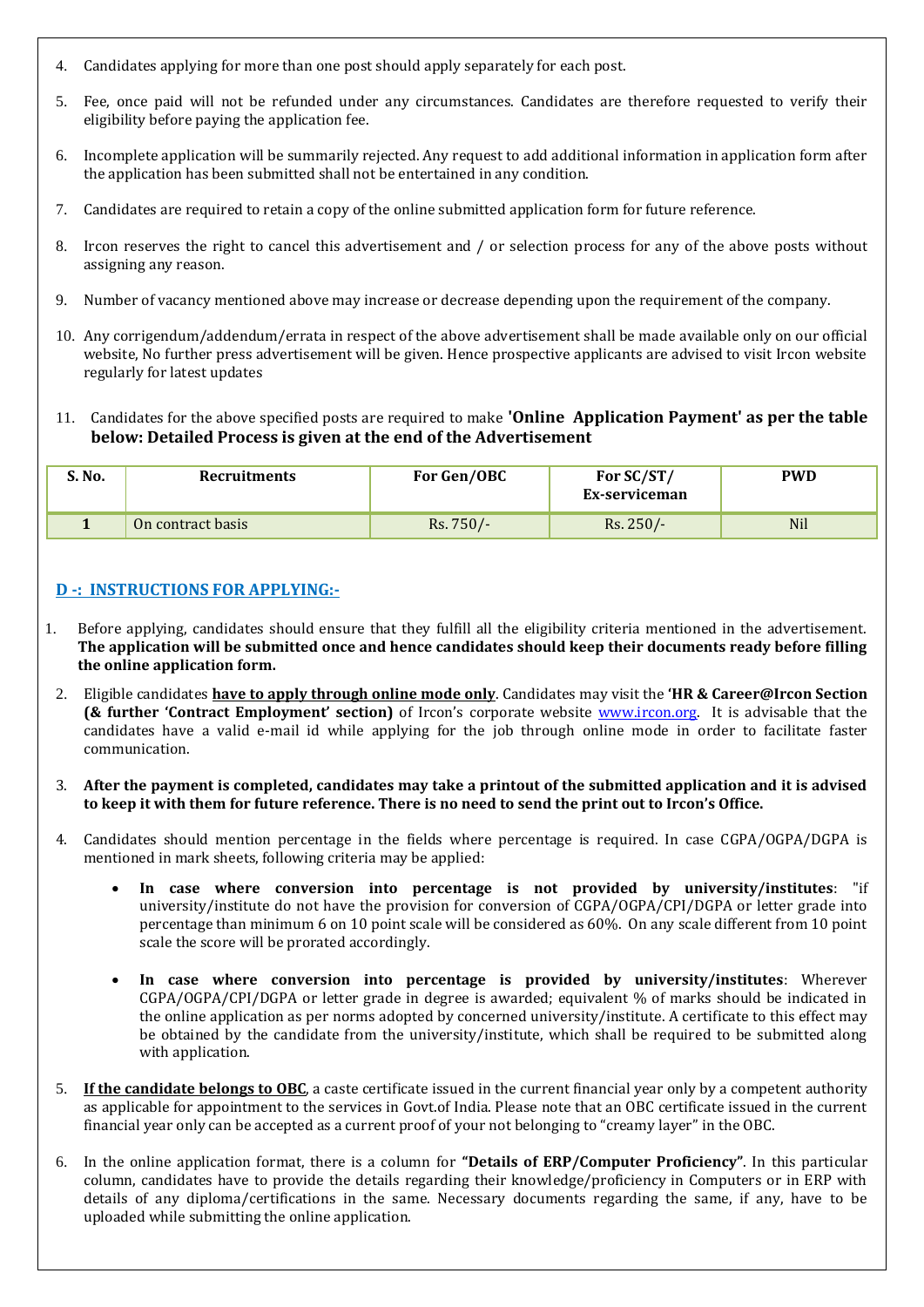- 7. Ircon's online application system at its website **www.ircon.org** will remain functional from **04.10.2017 to 19.10.2017.** However, candidates should complete the application at the earliest in order to avoid site congestion.
- 8. Before submitting the filled in application candidates should ensure that all the entries are properly filled and are correct.

## **E. IMPORTANT DATES :-**

| <b>PARTICULARS</b>                                         | <b>DATES</b>            |
|------------------------------------------------------------|-------------------------|
| Date of publication of advt in local<br>newspapers         | 04.10.2017              |
| Start date for applying online                             | 04.10.2017              |
| Time & last date for applying online                       | 23.00 hrs of 19.10.2017 |
| Last date of online fee payment                            | 21.10.2017              |
| Last date for printing the online submitted<br>application | 21.10.2017              |

## **F. ONLINE PAYMENT PROCESS :-**

## **METHOD FOR SUBMISSION OF APPLICATION FEES** *(Non-refundable)***:**

Candidate needs to re-login and click the link/tab "Make Online Payment" active after 24 hours of submission of the application.

The candidates are required to click on **"Make Online Payment"** after 24 hrs of submission of online application and deposit the requisite examination fee online through **Internet Banking/Debit/Credit Card only** from State Bank Collect system of **State Bank of India** website. The journal number or the Transaction number given by the Bank is to be retained for future reference.

The details of fees to be deposited by the candidate through On-line mode are as follows:

| S. No. | Recruitments      | For Gen/OBC | For SC/ST/<br>Ex-serviceman | <b>PWD</b> |
|--------|-------------------|-------------|-----------------------------|------------|
|        | On contract basis | $Rs.750/-$  | $Rs. 250/-$                 | <b>Nil</b> |

*Note : Bank Charges would be extra as per applicable*

#### **Guidelines for deposit of Examination Fee through State Bank Collect System (SBP) (Link will active up to/after 24 hrs of submission of online Application)**

Click on **"Make Online Payment".** On clicking the link, the candidate will be navigated to State Bank Collect (State Bank of India) page of IRCON displaying their logo and available categories of payments in drop boxes.

- 1. On the next screen,
	- o a. Please enter your IRCON application number,
	- o b. Date of birth.
- 2. On the next screen, (following Data will appeared automatically from database)
	- o Application Sequence Number,
	- o Date of Birth
	- o Name of applicant,
	- o Mobile number,
	- o Post Applied
	- o Social Category
	- o Email ID,
	- o Exam. Fees
- 3. Verify the details and click on 'Confirm'.
- 4. Now you will be taken to payment gateway
- 5. Select appropriate 'Mode of Payment'
- 6. Check the charges/commission applicable for selected 'Mode of Payment'
- 7. Pay 'online' using Internet Banking/Credit Card/Debit Card and print the e-receipt for your record.

#### **Thank – You**